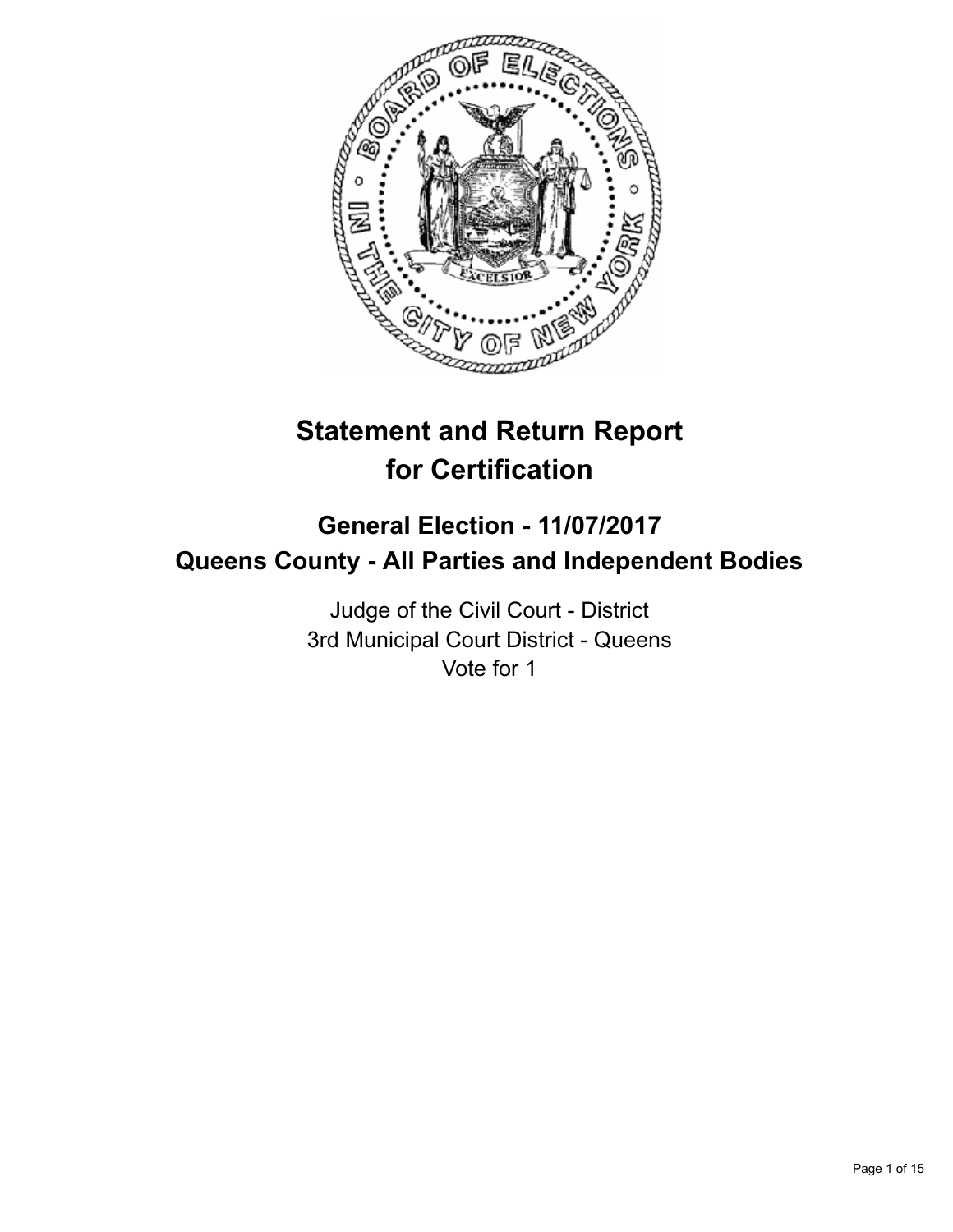

| <b>PUBLIC COUNTER</b>                                    | 8,665          |
|----------------------------------------------------------|----------------|
| MANUALLY COUNTED EMERGENCY                               | 0              |
| ABSENTEE / MILITARY                                      | 210            |
| <b>AFFIDAVIT</b>                                         | 88             |
| <b>Total Ballots</b>                                     | 8,963          |
| Less - Inapplicable Federal/Special Presidential Ballots | 0              |
| <b>Total Applicable Ballots</b>                          | 8,963          |
| TRACY A. CATAPANO-FOX (DEMOCRATIC)                       | 5,422          |
| ABRAHAM SEXTON (WRITE-IN)                                | 1              |
| AL AMATO (WRITE-IN)                                      | 1              |
| ALEX SATRAN (WRITE-IN)                                   | 1              |
| ANTHONY NAPOLITANO (WRITE-IN)                            | 1              |
| <b>BO DIETL (WRITE-IN)</b>                               | $\mathbf{1}$   |
| COCKY JONES (WRITE-IN)                                   | 1              |
| DAVID ELLIOT (WRITE-IN)                                  | 1              |
| DONALD TRUMP (WRITE-IN)                                  | 2              |
| DOUGLAS PETRONIS (WRITE-IN)                              | $\overline{2}$ |
| ERIC FERRAZZOLI (WRITE-IN)                               | 1              |
| FRED CAPUTO (WRITE-IN)                                   | $\mathbf{1}$   |
| JAMES GUNTHER JR. (WRITE-IN)                             | 1              |
| JODI ORLOWL MACKOFF (WRITE-IN)                           | 1              |
| JOE ADDABBO (WRITE-IN)                                   | 2              |
| JOE DICANIO SR (WRITE-IN)                                | 1              |
| JOHN SCOLLO II (WRITE-IN)                                | 1              |
| JOSEPH F KASPER (WRITE-IN)                               | 2              |
| JUDGE JUDY (WRITE-IN)                                    | 1              |
| LAWRENCE BRENNER (WRITE-IN)                              | 1              |
| LEW SIMON (WRITE-IN)                                     | 1              |
| LOURDES VENTURA (WRITE-IN)                               | 1              |
| MICHAEL B ALOISE (WRITE-IN)                              | 2              |
| MICHAEL CAMPANELLA (WRITE-IN)                            | $\mathbf{1}$   |
| MICHAEL CAMPELLI (WRITE-IN)                              | 1              |
| MICHAEL FLEIDER (WRITE-IN)                               | 1              |
| MICHAEL MOSSG (WRITE-IN)                                 | 1              |
| NICHOLAS PHILIPPON (WRITE-IN)                            | 1              |
| PHILLIP HOM (WRITE-IN)                                   | 1              |
| PJ CONNOLLY (WRITE-IN)                                   | 1              |
| RAY DILUGLIO (WRITE-IN)                                  | 1              |
| RAYMOND DILUGLIO (WRITE-IN)                              | 1              |
| ROSA ASTUTO (WRITE-IN)                                   | $\mathbf{1}$   |
| RUDY GIULIANI (WRITE-IN)                                 | 2              |
| SAMUEL MARTINEZ (WRITE-IN)                               | $\mathbf{1}$   |
| SEAN CONIE (WRITE-IN)                                    | 1              |
| TESSA ENG (WRITE-IN)                                     | 1              |
| THOMAS NAEF (WRITE-IN)                                   | 1              |
| UNATTRIBUTABLE WRITE-IN (WRITE-IN)                       | 17             |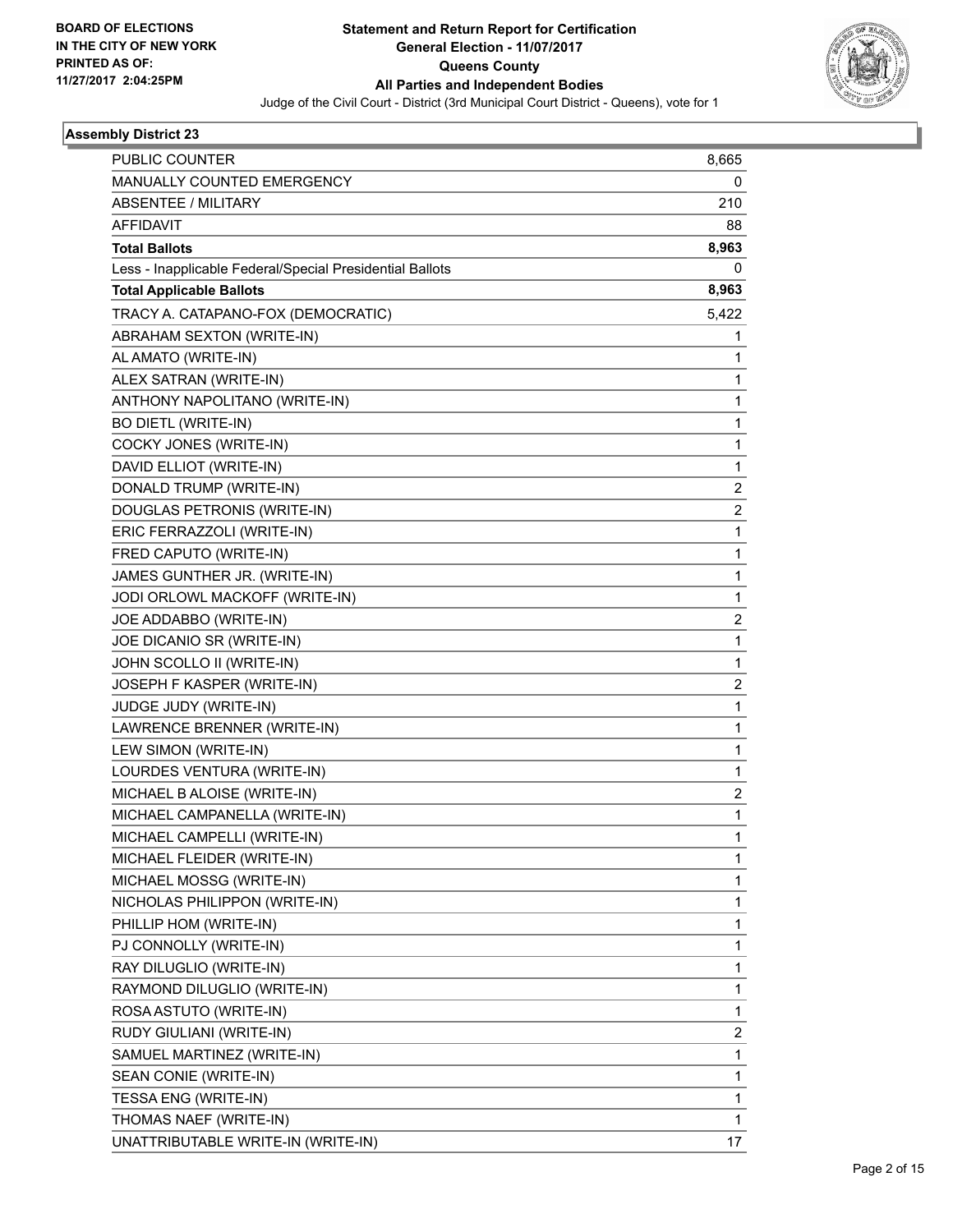

| 5,483 |
|-------|
| 3,480 |
|       |
| 1,228 |
| 0     |
| 20    |
| 15    |
| 1,263 |
| 0     |
| 1,263 |
| 933   |
| 1     |
| 1     |
| 1     |
| 936   |
| 327   |
|       |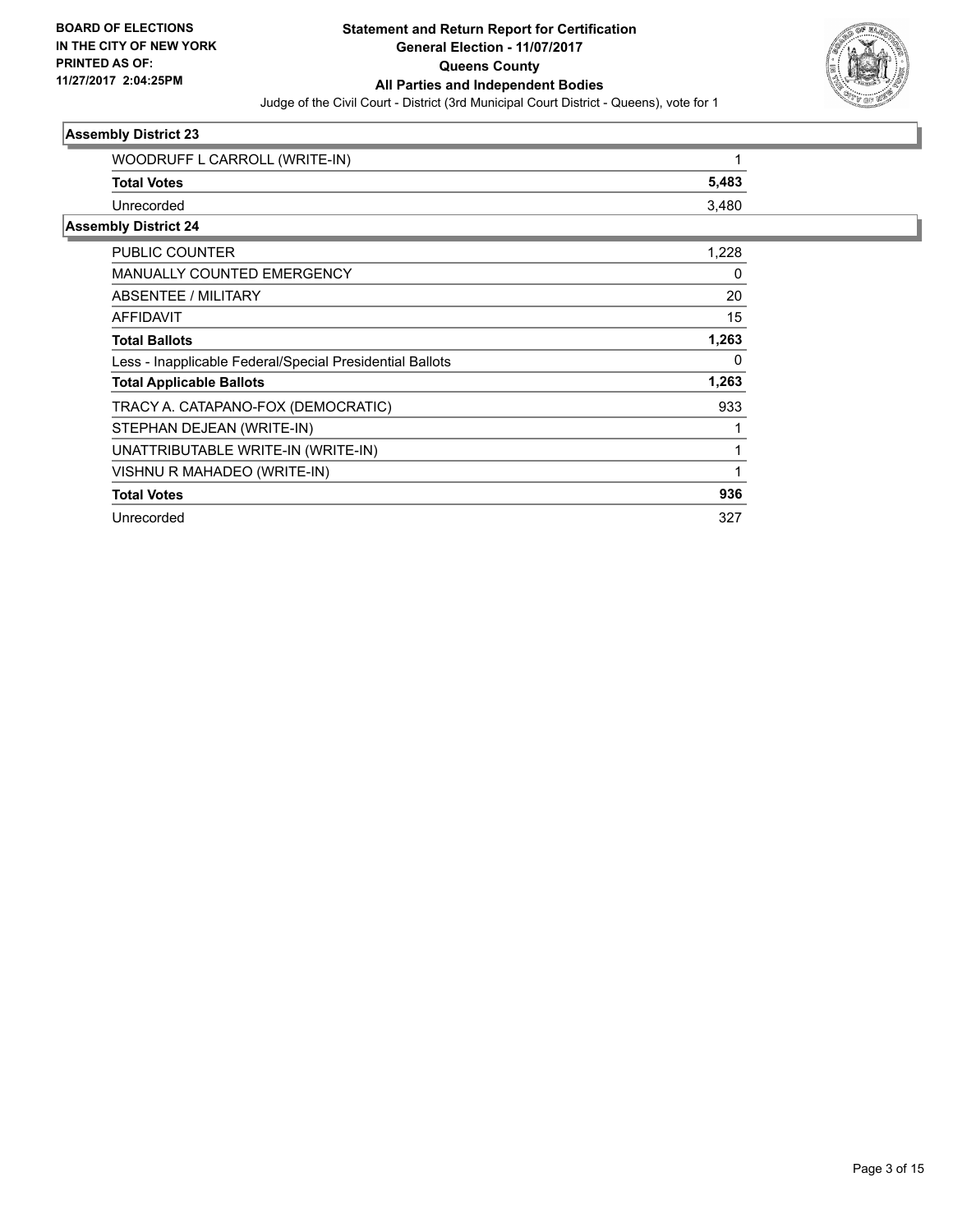

| <b>PUBLIC COUNTER</b>                                    | 5,364                   |
|----------------------------------------------------------|-------------------------|
| MANUALLY COUNTED EMERGENCY                               | 0                       |
| <b>ABSENTEE / MILITARY</b>                               | 140                     |
| <b>AFFIDAVIT</b>                                         | 62                      |
| <b>Total Ballots</b>                                     | 5,566                   |
| Less - Inapplicable Federal/Special Presidential Ballots | 0                       |
| <b>Total Applicable Ballots</b>                          | 5,566                   |
| TRACY A. CATAPANO-FOX (DEMOCRATIC)                       | 3,022                   |
| <b>BO DIETL (WRITE-IN)</b>                               | 2                       |
| DANIEL CUDENCE (WRITE-IN)                                | 1                       |
| DANIEL MICHEL (WRITE-IN)                                 | 1                       |
| DAVID ELLIOT (WRITE-IN)                                  | 1                       |
| DENNIS C. DITTMAR (WRITE-IN)                             | 1                       |
| DONALD TRUMP (WRITE-IN)                                  | $\overline{\mathbf{c}}$ |
| DWAYNE JOHNSON (WRITE-IN)                                | 1                       |
| EILEEN A. CASEY (WRITE-IN)                               | 1                       |
| ERIC TRUMP (WRITE-IN)                                    | 1                       |
| EUGENE P. SCHATZ (WRITE-IN)                              | 1                       |
| FELIPE PINEDA (WRITE-IN)                                 | 1                       |
| GUSEPPE M. IJARDO (WRITE-IN)                             | 1                       |
| HENRY MAKOW (WRITE-IN)                                   | 1                       |
| HOMER SIMPSON (WRITE-IN)                                 | 1                       |
| JAMES P. SCHATZ (WRITE-IN)                               | 1                       |
| JIM LUTZ (WRITE-IN)                                      | 1                       |
| JIMMY CARTER (WRITE-IN)                                  | 1                       |
| JOE LOHTA (WRITE-IN)                                     | 1                       |
| JOHN BIANDOESA (WRITE-IN)                                | 1                       |
| JONATHAN S. KINGSTON (WRITE-IN)                          | 1                       |
| JOSEPH A. SURACI (WRITE-IN)                              | 1                       |
| JOSEPH F. KASPER (WRITE-IN)                              | 1                       |
| JUDGE JUDY (WRITE-IN)                                    | 1                       |
| MICKEY MOUSE (WRITE-IN)                                  | $\overline{2}$          |
| MIGUEL GUZMAN (WRITE-IN)                                 | 1                       |
| MIKE MILLER (WRITE-IN)                                   | 1                       |
| MOCHI CHAN (WRITE-IN)                                    | 1                       |
| MOE HOWARD (WRITE-IN)                                    | 1                       |
| NATALIA VOLOOLARSKY (WRITE-IN)                           | 1                       |
| PAUL KERZNER (WRITE-IN)                                  | 1                       |
| RAYMOND E. GAZER (WRITE-IN)                              | 1                       |
| ROBERT F. HOLDEN (WRITE-IN)                              | 1                       |
| ROBERT WISE (WRITE-IN)                                   | 1                       |
| RON BRUNING (WRITE-IN)                                   | 1                       |
| ROSEMARY IACOVORE (WRITE-IN)                             | 1                       |
| RUDY GUILANI (WRITE-IN)                                  | 1                       |
| STEPHEN BOGACZ (WRITE-IN)                                | 1                       |
| THOMAS J. KENNEDY (WRITE-IN)                             | 2                       |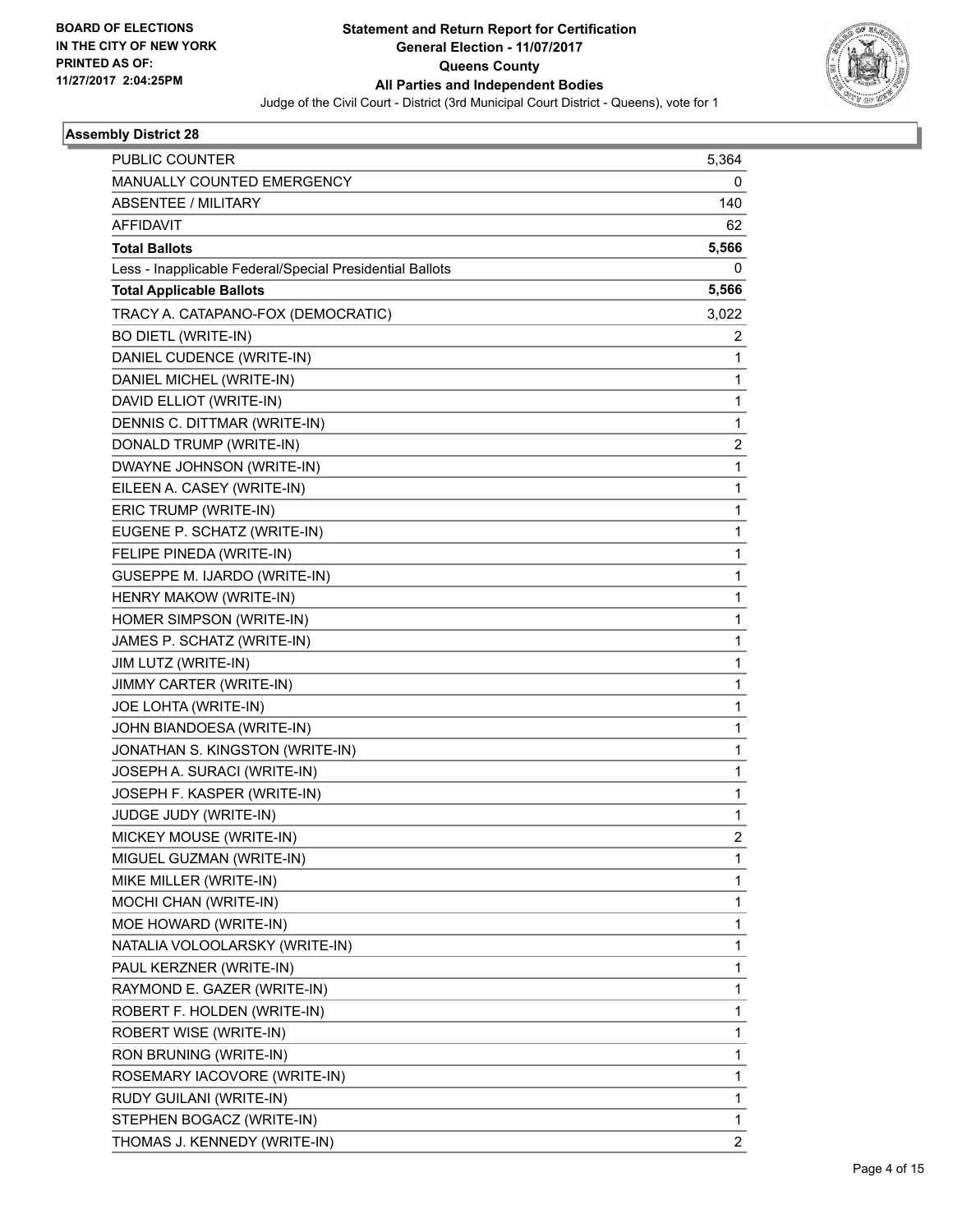

٠

| TOBIAS SHEPPARD BLOCH (WRITE-IN)   |       |
|------------------------------------|-------|
| TOM ROSSI (WRITE-IN)               |       |
| TOMASZ BOELECKI (WRITE-IN)         |       |
| UNATTRIBUTABLE WRITE-IN (WRITE-IN) | 14    |
| VINCENT PASTINA (WRITE-IN)         |       |
| WALTER MURRAY (WRITE-IN)           |       |
| ZACHARY W. PRESLEY (WRITE-IN)      |       |
| <b>Total Votes</b>                 | 3,084 |
| Unrecorded                         | 2.482 |
|                                    |       |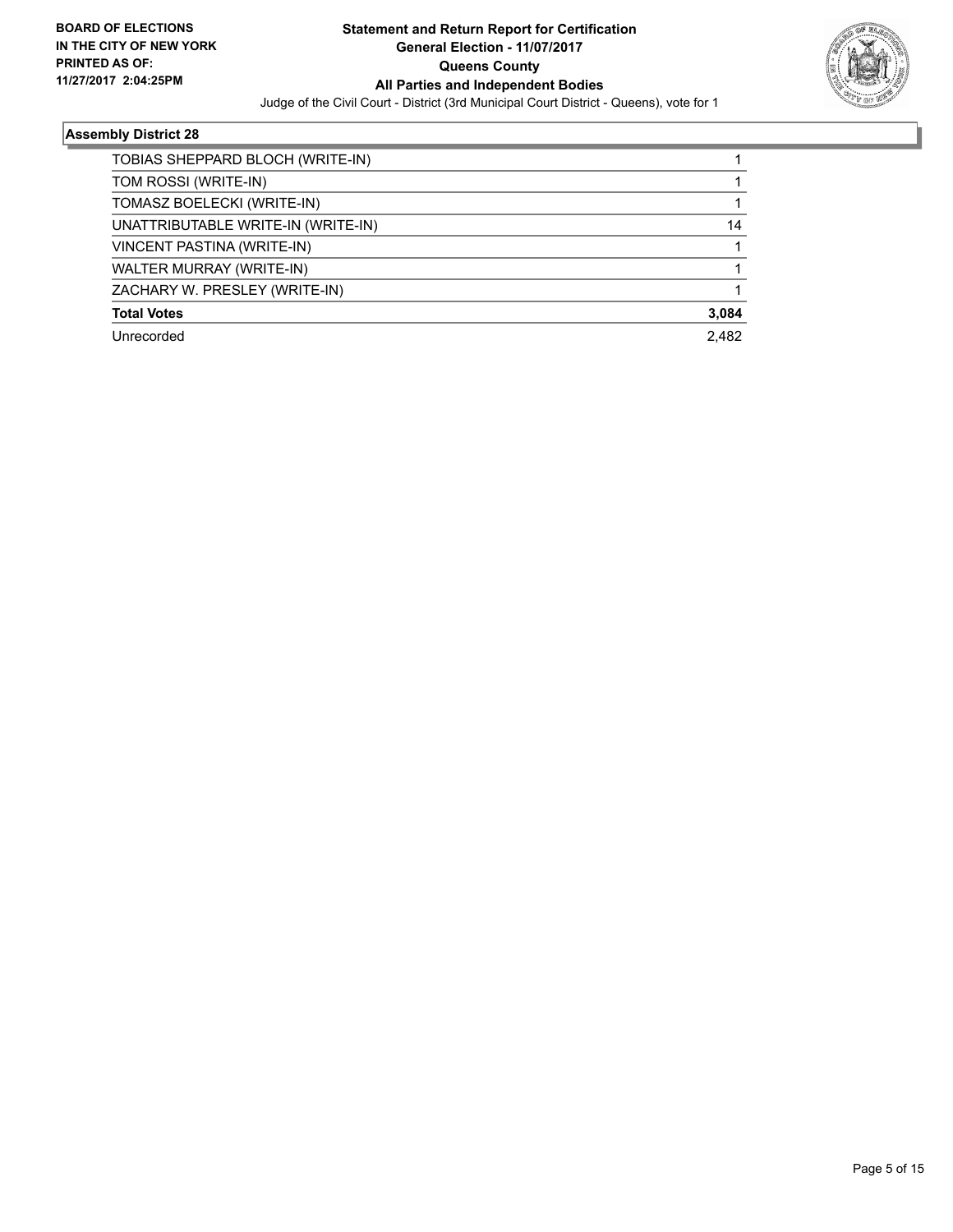

| <b>PUBLIC COUNTER</b>                                    | 8,424          |
|----------------------------------------------------------|----------------|
| MANUALLY COUNTED EMERGENCY                               | 0              |
| ABSENTEE / MILITARY                                      | 285            |
| <b>AFFIDAVIT</b>                                         | 64             |
| <b>Total Ballots</b>                                     | 8,773          |
| Less - Inapplicable Federal/Special Presidential Ballots | 0              |
| <b>Total Applicable Ballots</b>                          | 8,773          |
| TRACY A. CATAPANO-FOX (DEMOCRATIC)                       | 4,767          |
| AL BRANDO (WRITE-IN)                                     | 1              |
| ALEXANDER BOGDAN (WRITE-IN)                              | 1              |
| AMANDA BORNE (WRITE-IN)                                  | 1              |
| ANGELICA SZEWCZYK (WRITE-IN)                             | 2              |
| ANNE PAMPINELLA (WRITE-IN)                               | 1              |
| ANTHONY COMO (WRITE-IN)                                  | $\overline{2}$ |
| ANTHONY DEMARCO (WRITE-IN)                               | 1              |
| B. TOMASZ MAJ (WRITE-IN)                                 | 1              |
| <b>BARRON TRUMP (WRITE-IN)</b>                           | 1              |
| BARTOS Z. GRABINSKI (WRITE-IN)                           | 1              |
| <b>BO DIETL (WRITE-IN)</b>                               | 1              |
| BRADLEY WALLS (WRITE-IN)                                 | 3              |
| <b>BRUCE WAYNE (WRITE-IN)</b>                            | 1              |
| CAPTAIN FALCON (WRITE-IN)                                | 1              |
| CHIP CHIPPERSON (WRITE-IN)                               | 1              |
| CHRISTOPHER SWIST (WRITE-IN)                             | 1              |
| DEVON T. HENRY (WRITE-IN)                                | 1              |
| DONALD DUCK (WRITE-IN)                                   | 1              |
| DONALD TRUMP (WRITE-IN)                                  | 1              |
| DWIGHT GOODEN (WRITE-IN)                                 | 1              |
| ERIC LOMEN (WRITE-IN)                                    | 1              |
| HELMUT J. KUMP (WRITE-IN)                                | 1              |
| JAKE LASALA (WRITE-IN)                                   | 1              |
| JAMES J. KEVINS SR (WRITE-IN)                            | 1              |
| JANINE PIRRO (WRITE-IN)                                  | 1              |
| JOHN F. CASEY (WRITE-IN)                                 | 1              |
| JOHN GAEDIS (WRITE-IN)                                   | 1              |
| JOHN SCHATZ (WRITE-IN)                                   | 2              |
| JOSEPH F. KASPER (WRITE-IN)                              | 1              |
| JUDGE JEANINE PIRRO (WRITE-IN)                           | 1              |
| JUDGE JUDY (WRITE-IN)                                    | 1              |
| <b>JUDITH BLUM (WRITE-IN)</b>                            | 1              |
| <b>JUDITH MATTICH (WRITE-IN)</b>                         | 1              |
| KERRI WNUK (WRITE-IN)                                    | 1              |
| LETITIA JAMES (WRITE-IN)                                 | 1              |
| LOLA CAT (WRITE-IN)                                      | 1              |
| MARCEL GURUJAN (WRITE-IN)                                | 1              |
| MARIA SLAOUTSKAYA (WRITE-IN)                             | 1              |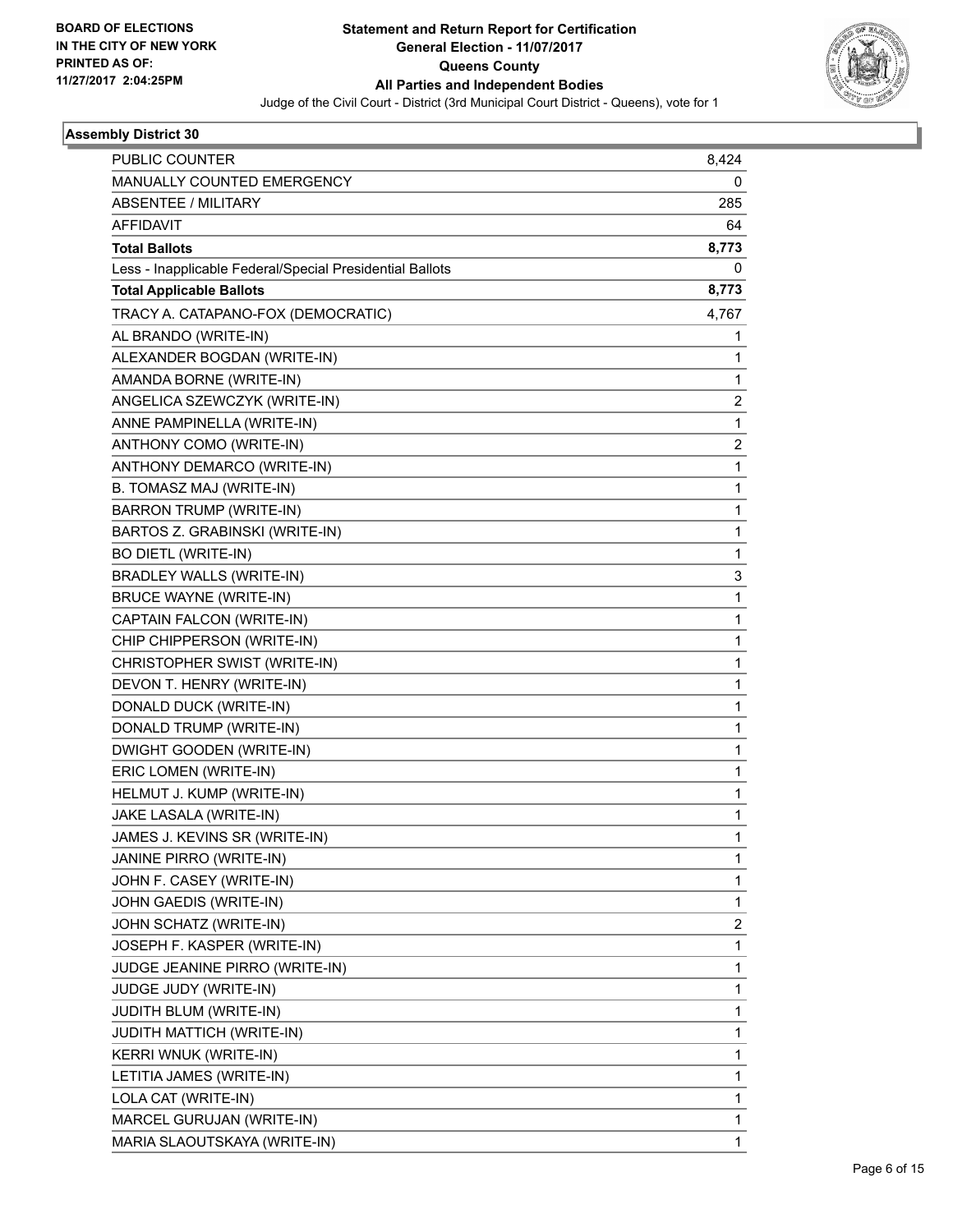

| MARIOS PAPKA (WRITE-IN)            | 1              |
|------------------------------------|----------------|
| MATTHEW ZAMPELLI (WRITE-IN)        | 1              |
| MICHAEL CONIGLIARO (WRITE-IN)      | 1              |
| MICHAEL GERLICH (WRITE-IN)         | 1              |
| MICHAEL MCCANN (WRITE-IN)          | $\overline{2}$ |
| MICKEY MOUSE (WRITE-IN)            | 3              |
| NICOLE MALLIOTAKIS (WRITE-IN)      | 4              |
| PETER SMITH (WRITE-IN)             | 1              |
| RICHARD A. OTTO (WRITE-IN)         | 1              |
| ROBERT WISE (WRITE-IN)             | 1              |
| RUDY GULIANI (WRITE-IN)            | $\overline{2}$ |
| SILVANA ALAVA (WRITE-IN)           | 1              |
| STEPHEN DESABRO (WRITE-IN)         | 1              |
| STEVE MARRONE (WRITE-IN)           | 1              |
| SUSAN S. LEE (WRITE-IN)            | 1              |
| TAYLOR H. CONROY (WRITE-IN)        | 1              |
| TOM INZERILLO (WRITE-IN)           | 1              |
| TREY GOWDY (WRITE-IN)              | 1              |
| UNATTRIBUTABLE WRITE-IN (WRITE-IN) | 16             |
| VINCENT PULLARA (WRITE-IN)         | 1              |
| <b>VLAD PUTIN (WRITE-IN)</b>       | 1              |
| WILLIAM RADSKE (WRITE-IN)          | $\overline{2}$ |
| <b>Total Votes</b>                 | 4,855          |
| Unrecorded                         | 3,918          |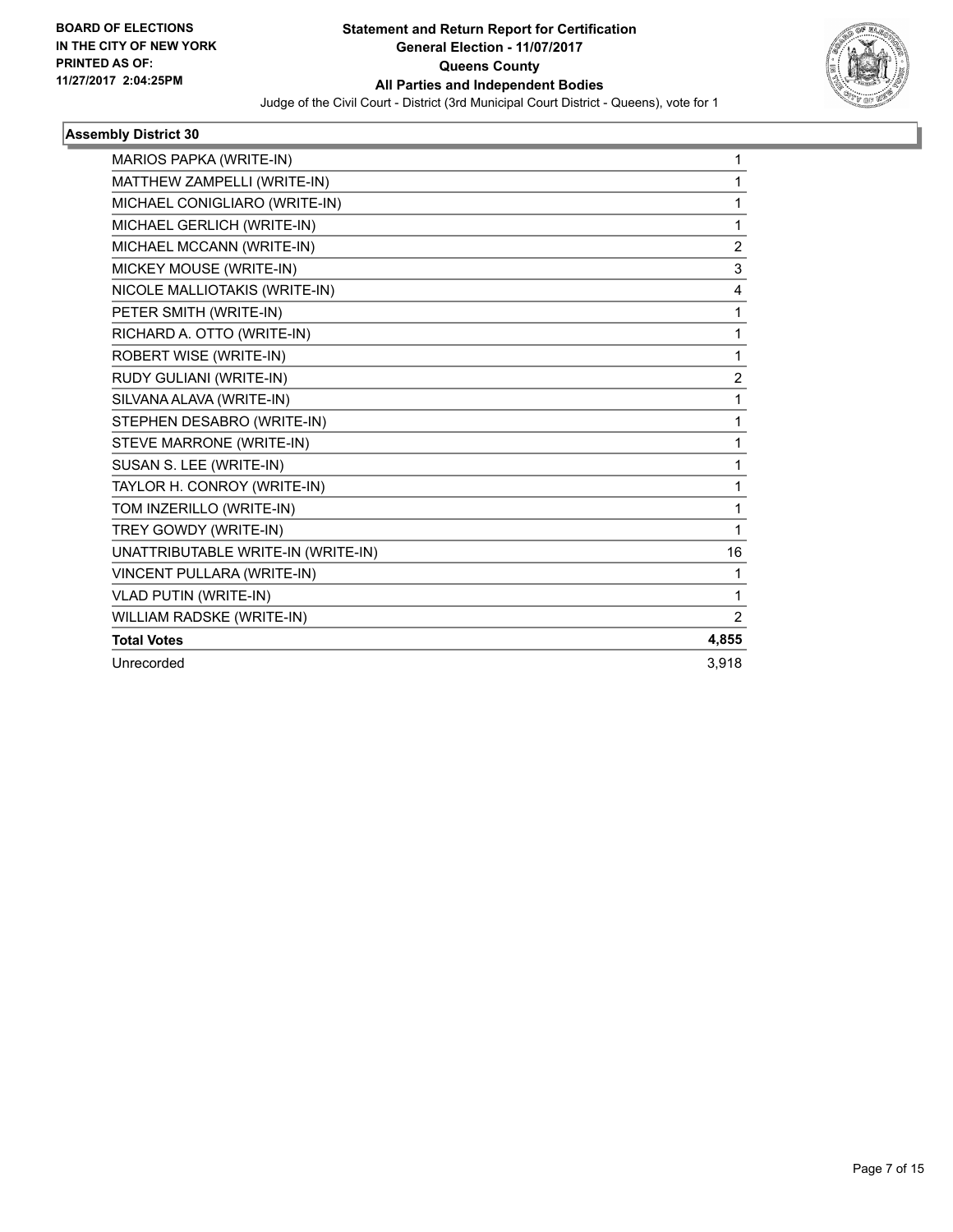

| <b>PUBLIC COUNTER</b>                                    | 4,059          |
|----------------------------------------------------------|----------------|
| <b>MANUALLY COUNTED EMERGENCY</b>                        | 0              |
| <b>ABSENTEE / MILITARY</b>                               | 82             |
| <b>AFFIDAVIT</b>                                         | 37             |
| <b>Total Ballots</b>                                     | 4,178          |
| Less - Inapplicable Federal/Special Presidential Ballots | 0              |
| <b>Total Applicable Ballots</b>                          | 4,178          |
| TRACY A. CATAPANO-FOX (DEMOCRATIC)                       | 3,226          |
| AL AKBAR (WRITE-IN)                                      | $\overline{2}$ |
| ALLAN JENNINGS (WRITE-IN)                                | 1              |
| BERNIE SANDERS (WRITE-IN)                                | 1              |
| <b>BRUCE WAYNE (WRITE-IN)</b>                            | 1              |
| CLIFTON GUMBS (WRITE-IN)                                 | 1              |
| DAVID VALENTIN (WRITE-IN)                                | 1              |
| DIRK DIGGLER (WRITE-IN)                                  | 1              |
| DONALD R BRODMERKEL JR (WRITE-IN)                        | 1              |
| <b>GREGORY L LASAK (WRITE-IN)</b>                        | 1              |
| JOHN C. NAUDUS (WRITE-IN)                                | 1              |
| JOHNNY SILVA (WRITE-IN)                                  | 1              |
| JOSEPH F. KASPER (WRITE-IN)                              | 1              |
| JOSEPH SURACI (WRITE-IN)                                 | 1              |
| MOON MAN (WRITE-IN)                                      | 1              |
| ROBERT L. TURNER (WRITE-IN)                              | 1              |
| RUDY GIULIANI (WRITE-IN)                                 | 1              |
| UNATTRIBUTABLE WRITE-IN (WRITE-IN)                       | 4              |
| WILLIAM O GREEN JR (WRITE-IN)                            | 1              |
| <b>Total Votes</b>                                       | 3,248          |
| Unrecorded                                               | 930            |
| nhlv District 32                                         |                |

| <b>PUBLIC COUNTER</b>                                    | 749 |
|----------------------------------------------------------|-----|
| <b>MANUALLY COUNTED EMERGENCY</b>                        | 0   |
| ABSENTEE / MILITARY                                      | 19  |
| <b>AFFIDAVIT</b>                                         | 0   |
| <b>Total Ballots</b>                                     | 768 |
| Less - Inapplicable Federal/Special Presidential Ballots | 0   |
| <b>Total Applicable Ballots</b>                          | 768 |
| TRACY A. CATAPANO-FOX (DEMOCRATIC)                       | 639 |
| KARAU LUCAS (WRITE-IN)                                   |     |
| UNATTRIBUTABLE WRITE-IN (WRITE-IN)                       |     |
| <b>Total Votes</b>                                       | 641 |
| Unrecorded                                               | 127 |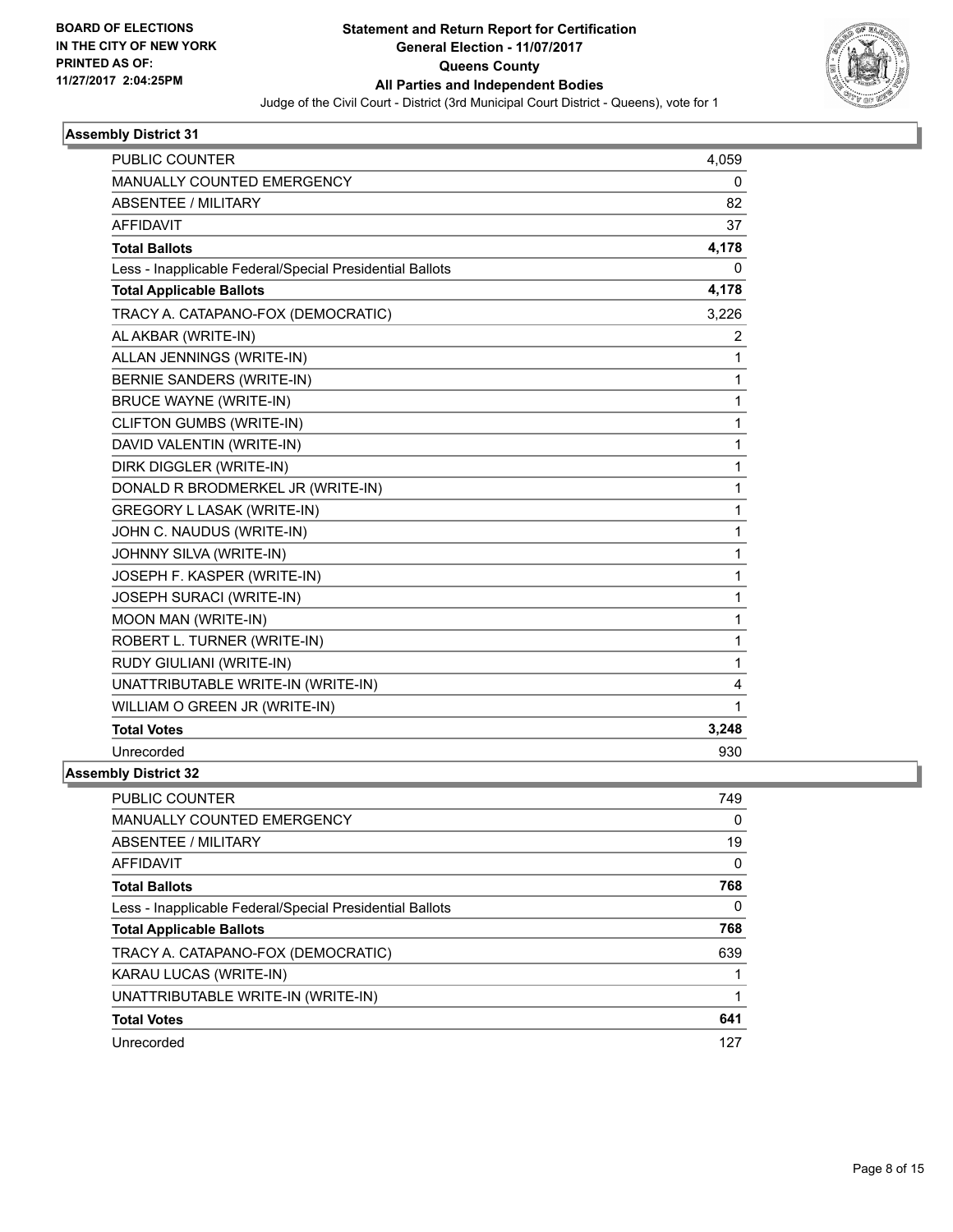

| PUBLIC COUNTER                                           | 48       |
|----------------------------------------------------------|----------|
| <b>MANUALLY COUNTED EMERGENCY</b>                        | $\Omega$ |
| ABSENTEE / MILITARY                                      |          |
| <b>AFFIDAVIT</b>                                         |          |
| <b>Total Ballots</b>                                     | 50       |
| Less - Inapplicable Federal/Special Presidential Ballots | $\Omega$ |
| <b>Total Applicable Ballots</b>                          | 50       |
| TRACY A. CATAPANO-FOX (DEMOCRATIC)                       | 37       |
| <b>Total Votes</b>                                       | 37       |
| Unrecorded                                               | 13       |

| PUBLIC COUNTER                                           | 4,061          |
|----------------------------------------------------------|----------------|
| MANUALLY COUNTED EMERGENCY                               | 0              |
| <b>ABSENTEE / MILITARY</b>                               | 71             |
| AFFIDAVIT                                                | 54             |
| <b>Total Ballots</b>                                     | 4,186          |
| Less - Inapplicable Federal/Special Presidential Ballots | 0              |
| <b>Total Applicable Ballots</b>                          | 4,186          |
| TRACY A. CATAPANO-FOX (DEMOCRATIC)                       | 2,877          |
| ANDREW W K (WRITE-IN)                                    | 1              |
| ANTHONY R. ROMANO (WRITE-IN)                             | 1              |
| ANTONIN GREGORY SCALIA (WRITE-IN)                        | 1              |
| <b>B.J BLAZKEWICZ (WRITE-IN)</b>                         | 1              |
| BRANDT WINDER (WRITE-IN)                                 | 1              |
| ELLIS PEREZ (WRITE-IN)                                   | 1              |
| JAMES J. KEVINS JR. (WRITE-IN)                           | 1              |
| JERRY YONKE (WRITE-IN)                                   | 1              |
| JOE GIRARDI (WRITE-IN)                                   | 1              |
| JOHN PROVENZANO (WRITE-IN)                               | 1              |
| JOSEPH F. KASPER (WRITE-IN)                              | 1              |
| JOSEPH HYNES (WRITE-IN)                                  | 1              |
| LARRY LAZAR (WRITE-IN)                                   | $\overline{2}$ |
| MATTHEW TUZYNSKI (WRITE-IN)                              | 1              |
| MICHAEL CHELUNE (WRITE-IN)                               | 1              |
| MICHAEL JACKSON (WRITE-IN)                               | 1              |
| MIRAN PAVSIC (WRITE-IN)                                  | 1              |
| PATRICIA KERRIGAN (WRITE-IN)                             | 1              |
| RAVEN O'CONNELL (WRITE-IN)                               | 1              |
| RICH SNITCHENGALLI (WRITE-IN)                            | 1              |
| RONALD RAHMAN (WRITE-IN)                                 | 1              |
| RYAN HALLAHAN (WRITE-IN)                                 | 1              |
| STEVE DAY (WRITE-IN)                                     | 1              |
| UNATTRIBUTABLE WRITE-IN (WRITE-IN)                       | 9              |
| <b>Total Votes</b>                                       | 2,910          |
| Unrecorded                                               | 1,276          |
|                                                          |                |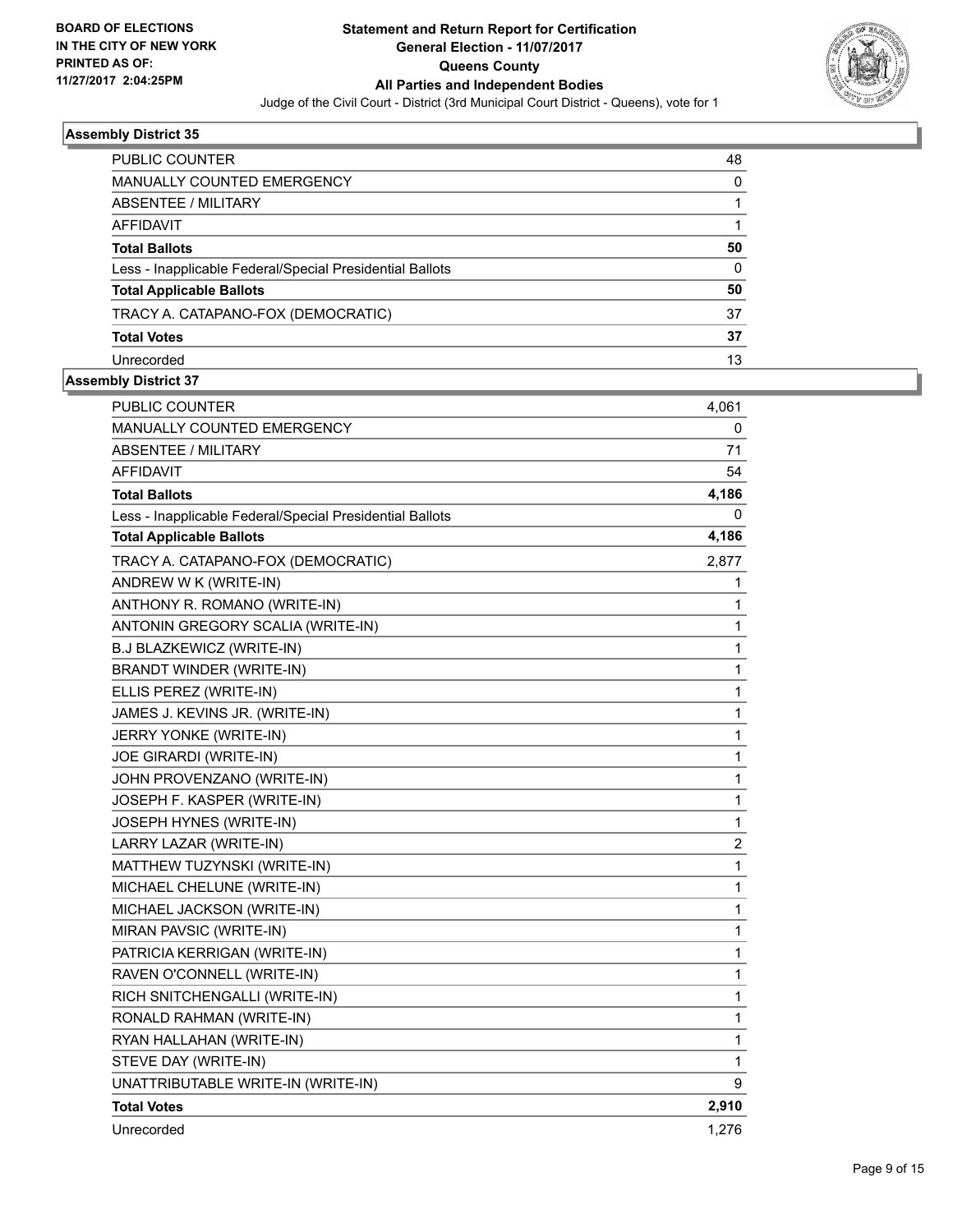

| PUBLIC COUNTER                                           | 7,246 |
|----------------------------------------------------------|-------|
| MANUALLY COUNTED EMERGENCY                               | 0     |
| ABSENTEE / MILITARY                                      | 135   |
| <b>AFFIDAVIT</b>                                         | 100   |
| <b>Total Ballots</b>                                     | 7,481 |
| Less - Inapplicable Federal/Special Presidential Ballots | 0     |
| <b>Total Applicable Ballots</b>                          | 7,481 |
| TRACY A. CATAPANO-FOX (DEMOCRATIC)                       | 5,206 |
| ALFRED E. NEUMAD (WRITE-IN)                              | 1     |
| ANTHONY WEINER (WRITE-IN)                                | 1     |
| BART SIMPSON (WRITE-IN)                                  | 1     |
| BOGDAN JANKOWSKI (WRITE-IN)                              | 1     |
| DIETRICH A. GRELL (WRITE-IN)                             | 1     |
| DONAVAN DIAZ (WRITE-IN)                                  | 1     |
| EDDIE I RIVERA (WRITE-IN)                                | 1     |
| EMILY HAUSER (WRITE-IN)                                  | 1     |
| FRAN GALLEGHER (WRITE-IN)                                | 1     |
| FRANK OCASIO (WRITE-IN)                                  | 1     |
| JAMES J. KELLY (WRITE-IN)                                | 1     |
| JEFFREY A TAIT (WRITE-IN)                                | 1     |
| JOE A. MORSCHER JR (WRITE-IN)                            | 1     |
| JOHN SMITH (WRITE-IN)                                    | 1     |
| JOSEPH F. KASPER (WRITE-IN)                              | 1     |
| JOSEPH REUTER (WRITE-IN)                                 | 1     |
| MARK PUFAL (WRITE-IN)                                    | 1     |
| MATTHEW DIBONO (WRITE-IN)                                | 1     |
| MICHAEL B ALOISE (WRITE-IN)                              | 1     |
| MICHAEL PALLILLO (WRITE-IN)                              | 1     |
| MICKEY MOUSE (WRITE-IN)                                  | 3     |
| MIKE CONIGLIARO (WRITE-IN)                               | 1     |
| MIKE MILLER (WRITE-IN)                                   | 1     |
| MIKE TYSON (WRITE-IN)                                    | 1     |
| MISTAH COLES (WRITE-IN)                                  | 1     |
| NELSON MEDINA (WRITE-IN)                                 | 1     |
| PAUL DROWNGER (WRITE-IN)                                 | 1     |
| RANDY ORTON (WRITE-IN)                                   | 1     |
| RONALD MCDONALD (WRITE-IN)                               | 1     |
| RUDY GIULIANI (WRITE-IN)                                 | 2     |
| SAMI NAIM (WRITE-IN)                                     | 1     |
| SERGIO RODRIGUEZ (WRITE-IN)                              | 1     |
| TREY GOWDY (WRITE-IN)                                    | 1     |
| UNATTRIBUTABLE WRITE-IN (WRITE-IN)                       | 8     |
| VIBIUS CELTICUS MAGNUS (WRITE-IN)                        | 1     |
| VINCE SINNOTT (WRITE-IN)                                 | 1     |
| <b>Total Votes</b>                                       | 5,252 |
| Unrecorded                                               | 2,229 |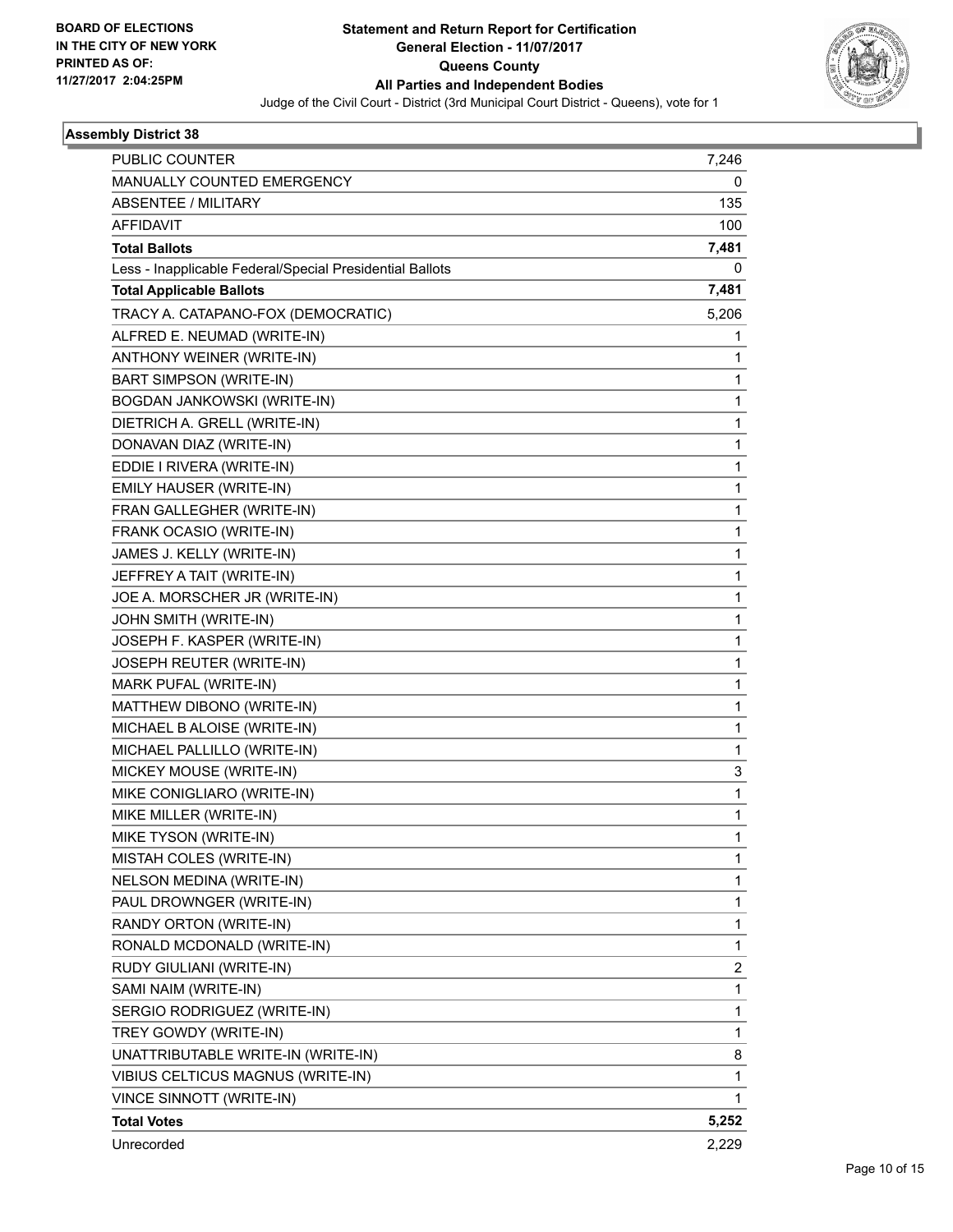

| <b>PUBLIC COUNTER</b>                                    | 39,844         |
|----------------------------------------------------------|----------------|
| <b>MANUALLY COUNTED EMERGENCY</b>                        | 0              |
| <b>ABSENTEE / MILITARY</b>                               | 963            |
| AFFIDAVIT                                                | 421            |
| Total Ballots                                            | 41,228         |
| Less - Inapplicable Federal/Special Presidential Ballots | 0              |
| <b>Total Applicable Ballots</b>                          | 41,228         |
| TRACY A. CATAPANO-FOX (DEMOCRATIC)                       | 26,129         |
| ABRAHAM SEXTON (WRITE-IN)                                | 1              |
| AL AKBAR (WRITE-IN)                                      | 2              |
| AL AMATO (WRITE-IN)                                      | 1              |
| AL BRANDO (WRITE-IN)                                     | 1              |
| ALEX SATRAN (WRITE-IN)                                   | 1              |
| ALEXANDER BOGDAN (WRITE-IN)                              | 1              |
| ALFRED E. NEUMAD (WRITE-IN)                              | 1              |
| ALLAN JENNINGS (WRITE-IN)                                | 1              |
| AMANDA BORNE (WRITE-IN)                                  | 1              |
| ANDREW W K (WRITE-IN)                                    | 1              |
| ANGELICA SZEWCZYK (WRITE-IN)                             | 2              |
| ANNE PAMPINELLA (WRITE-IN)                               | 1              |
| ANTHONY COMO (WRITE-IN)                                  | $\overline{c}$ |
| ANTHONY DEMARCO (WRITE-IN)                               | 1              |
| ANTHONY NAPOLITANO (WRITE-IN)                            | 1              |
| ANTHONY R. ROMANO (WRITE-IN)                             | 1              |
| ANTHONY WEINER (WRITE-IN)                                | 1              |
| ANTONIN GREGORY SCALIA (WRITE-IN)                        | 1              |
| B. TOMASZ MAJ (WRITE-IN)                                 | 1              |
| B.J BLAZKEWICZ (WRITE-IN)                                | 1              |
| <b>BARRON TRUMP (WRITE-IN)</b>                           | 1              |
| <b>BART SIMPSON (WRITE-IN)</b>                           | 1              |
| BARTOS Z. GRABINSKI (WRITE-IN)                           | 1              |
| BERNIE SANDERS (WRITE-IN)                                | $\mathbf{1}$   |
| <b>BO DIETL (WRITE-IN)</b>                               | 4              |
| BOGDAN JANKOWSKI (WRITE-IN)                              | 1              |
| <b>BRADLEY WALLS (WRITE-IN)</b>                          | 3              |
| BRANDT WINDER (WRITE-IN)                                 | 1              |
| <b>BRUCE WAYNE (WRITE-IN)</b>                            | 2              |
| CAPTAIN FALCON (WRITE-IN)                                | 1              |
| CHIP CHIPPERSON (WRITE-IN)                               | 1              |
| CHRISTOPHER SWIST (WRITE-IN)                             | 1              |
| CLIFTON GUMBS (WRITE-IN)                                 | 1              |
| COCKY JONES (WRITE-IN)                                   | 1              |
| DANIEL CUDENCE (WRITE-IN)                                | 1              |
| DANIEL MICHEL (WRITE-IN)                                 | 1              |
| DAVID ELLIOT (WRITE-IN)                                  | 2              |
| DAVID VALENTIN (WRITE-IN)                                | 1              |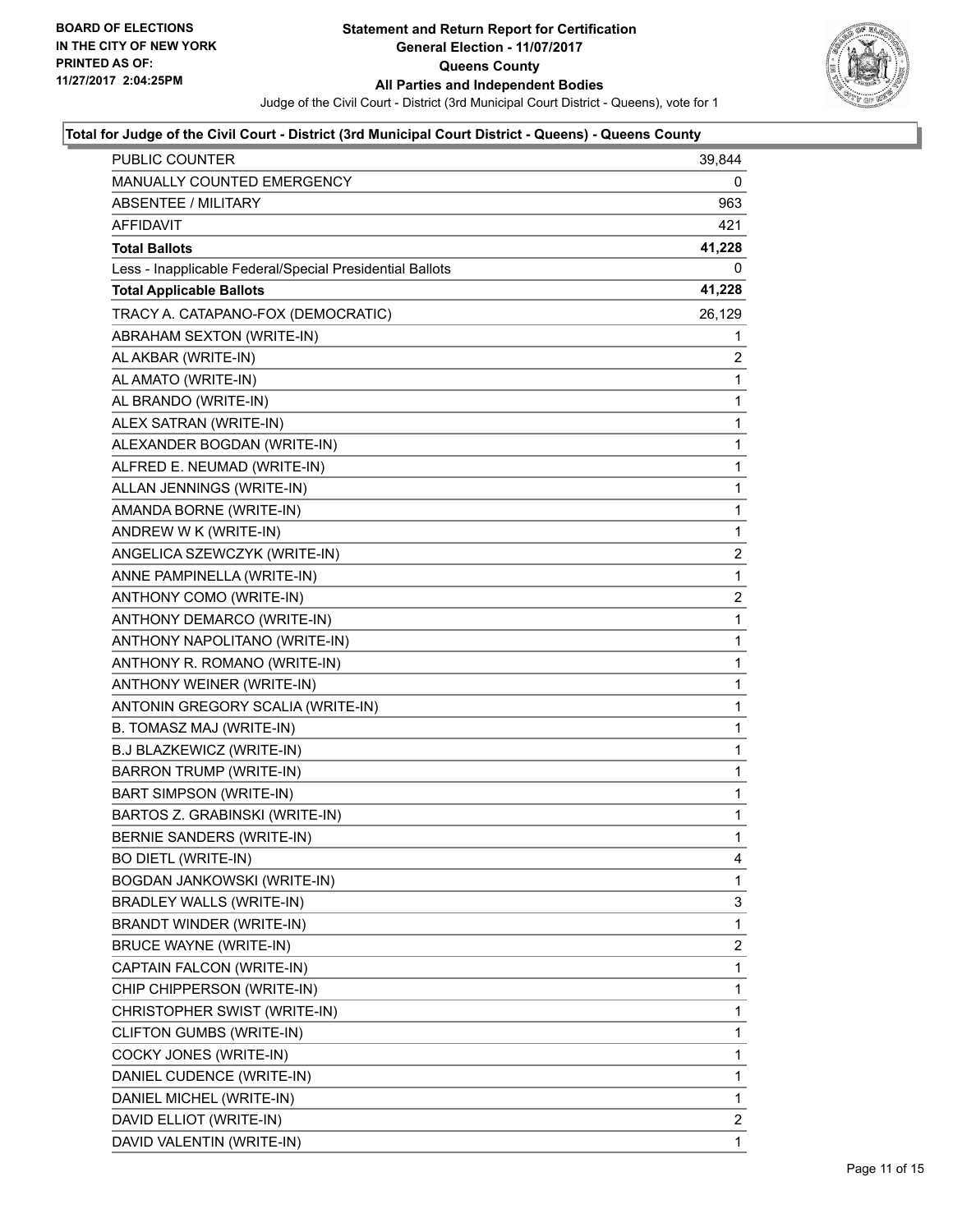

| DENNIS C. DITTMAR (WRITE-IN)        | 1              |
|-------------------------------------|----------------|
| DEVON T. HENRY (WRITE-IN)           | 1              |
| DIETRICH A. GRELL (WRITE-IN)        | 1              |
| DIRK DIGGLER (WRITE-IN)             | 1              |
| DONALD DUCK (WRITE-IN)              | 1              |
| DONALD R BRODMERKEL JR (WRITE-IN)   | 1              |
| DONALD TRUMP (WRITE-IN)             | 5              |
| DONAVAN DIAZ (WRITE-IN)             | 1              |
| DOUGLAS PETRONIS (WRITE-IN)         | $\overline{2}$ |
| DWAYNE JOHNSON (WRITE-IN)           | 1              |
| DWIGHT GOODEN (WRITE-IN)            | 1              |
| EDDIE I RIVERA (WRITE-IN)           | 1              |
| EILEEN A. CASEY (WRITE-IN)          | 1              |
| ELLIS PEREZ (WRITE-IN)              | 1              |
| EMILY HAUSER (WRITE-IN)             | 1              |
| ERIC FERRAZZOLI (WRITE-IN)          | 1              |
| ERIC LOMEN (WRITE-IN)               | 1              |
| ERIC TRUMP (WRITE-IN)               | 1              |
| EUGENE P. SCHATZ (WRITE-IN)         | 1              |
| FELIPE PINEDA (WRITE-IN)            | 1              |
| FRAN GALLEGHER (WRITE-IN)           | 1              |
| FRANK OCASIO (WRITE-IN)             | 1              |
| FRED CAPUTO (WRITE-IN)              | 1              |
| GREGORY L LASAK (WRITE-IN)          | 1              |
| <b>GUSEPPE M. IJARDO (WRITE-IN)</b> | 1              |
| HELMUT J. KUMP (WRITE-IN)           | 1              |
| HENRY MAKOW (WRITE-IN)              | 1              |
| HOMER SIMPSON (WRITE-IN)            | 1              |
| JAKE LASALA (WRITE-IN)              | 1              |
| JAMES GUNTHER JR. (WRITE-IN)        | 1              |
| JAMES J. KELLY (WRITE-IN)           | 1              |
| JAMES J. KEVINS JR. (WRITE-IN)      | 1              |
| JAMES J. KEVINS SR (WRITE-IN)       | 1              |
| JAMES P. SCHATZ (WRITE-IN)          | 1              |
| JANINE PIRRO (WRITE-IN)             | 1              |
| JEFFREY A TAIT (WRITE-IN)           | 1              |
| JERRY YONKE (WRITE-IN)              | 1              |
| JIM LUTZ (WRITE-IN)                 | 1              |
| JIMMY CARTER (WRITE-IN)             | 1              |
| JODI ORLOWL MACKOFF (WRITE-IN)      | 1              |
| JOE A. MORSCHER JR (WRITE-IN)       | 1              |
| JOE ADDABBO (WRITE-IN)              | $\overline{2}$ |
| JOE DICANIO SR (WRITE-IN)           | 1              |
| JOE GIRARDI (WRITE-IN)              | 1              |
| JOE LOHTA (WRITE-IN)                | 1              |
| JOHN BIANDOESA (WRITE-IN)           | 1              |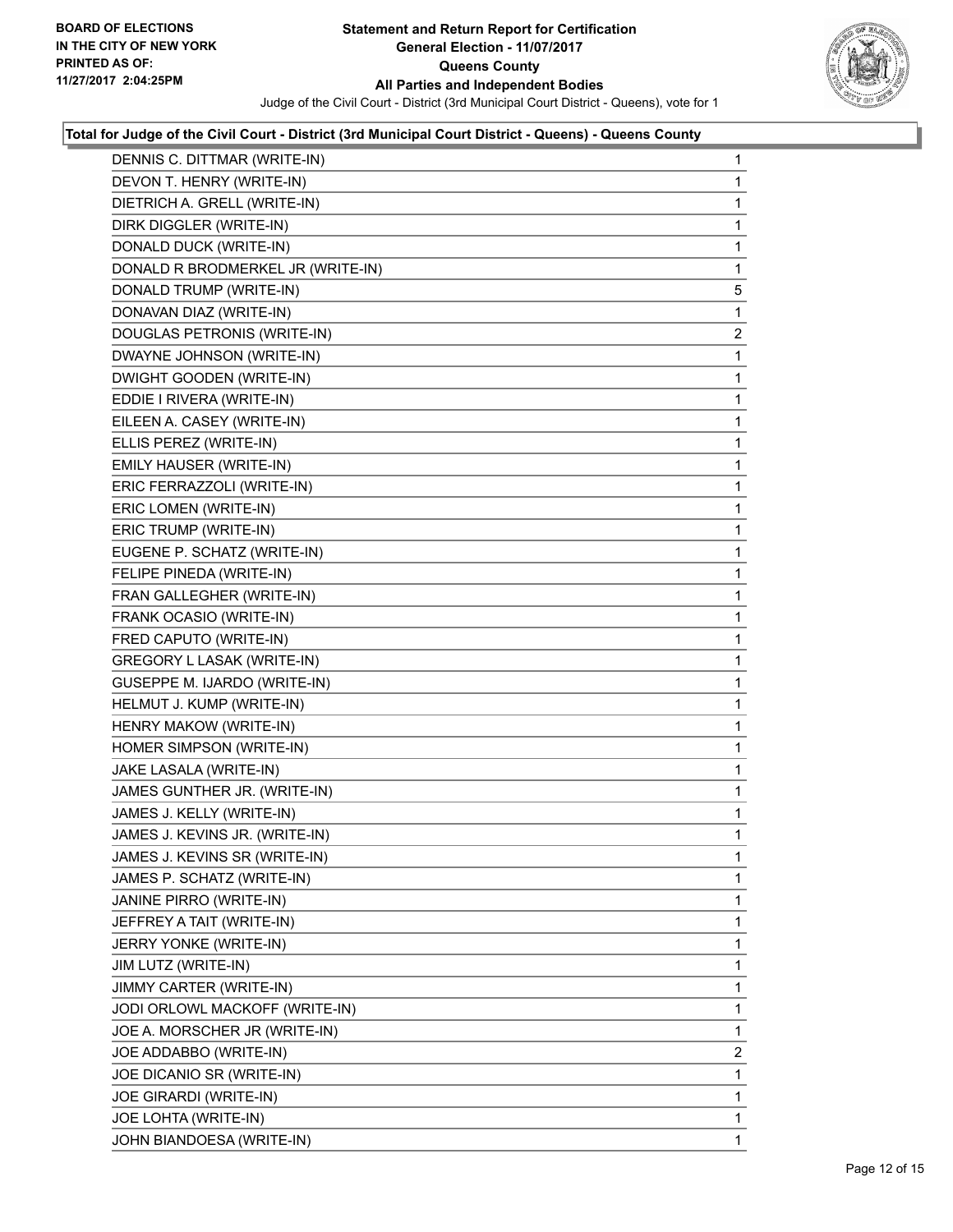

| JOHN C. NAUDUS (WRITE-IN)       | 1 |
|---------------------------------|---|
| JOHN F. CASEY (WRITE-IN)        | 1 |
| JOHN GAEDIS (WRITE-IN)          | 1 |
| JOHN PROVENZANO (WRITE-IN)      | 1 |
| JOHN SCHATZ (WRITE-IN)          | 2 |
| JOHN SCOLLO II (WRITE-IN)       | 1 |
| JOHN SMITH (WRITE-IN)           | 1 |
| JOHNNY SILVA (WRITE-IN)         | 1 |
| JONATHAN S. KINGSTON (WRITE-IN) | 1 |
| JOSEPH A. SURACI (WRITE-IN)     | 1 |
| JOSEPH F KASPER (WRITE-IN)      | 2 |
| JOSEPH F. KASPER (WRITE-IN)     | 5 |
| JOSEPH HYNES (WRITE-IN)         | 1 |
| JOSEPH REUTER (WRITE-IN)        | 1 |
| JOSEPH SURACI (WRITE-IN)        | 1 |
| JUDGE JEANINE PIRRO (WRITE-IN)  | 1 |
| JUDGE JUDY (WRITE-IN)           | 3 |
| JUDITH BLUM (WRITE-IN)          | 1 |
| JUDITH MATTICH (WRITE-IN)       | 1 |
| KARAU LUCAS (WRITE-IN)          | 1 |
| KERRI WNUK (WRITE-IN)           | 1 |
| LARRY LAZAR (WRITE-IN)          | 2 |
| LAWRENCE BRENNER (WRITE-IN)     | 1 |
| LETITIA JAMES (WRITE-IN)        | 1 |
| LEW SIMON (WRITE-IN)            | 1 |
| LOLA CAT (WRITE-IN)             | 1 |
| LOURDES VENTURA (WRITE-IN)      | 1 |
| MARCEL GURUJAN (WRITE-IN)       | 1 |
| MARIA SLAOUTSKAYA (WRITE-IN)    | 1 |
| MARIOS PAPKA (WRITE-IN)         | 1 |
| MARK PUFAL (WRITE-IN)           | 1 |
| MATTHEW DIBONO (WRITE-IN)       | 1 |
| MATTHEW TUZYNSKI (WRITE-IN)     | 1 |
| MATTHEW ZAMPELLI (WRITE-IN)     | 1 |
| MICHAEL B ALOISE (WRITE-IN)     | 3 |
| MICHAEL CAMPANELLA (WRITE-IN)   | 1 |
| MICHAEL CAMPELLI (WRITE-IN)     | 1 |
| MICHAEL CHELUNE (WRITE-IN)      | 1 |
| MICHAEL CONIGLIARO (WRITE-IN)   | 1 |
| MICHAEL FLEIDER (WRITE-IN)      | 1 |
| MICHAEL GERLICH (WRITE-IN)      | 1 |
| MICHAEL JACKSON (WRITE-IN)      | 1 |
| MICHAEL MCCANN (WRITE-IN)       | 2 |
| MICHAEL MOSSG (WRITE-IN)        | 1 |
| MICHAEL PALLILLO (WRITE-IN)     | 1 |
| MICKEY MOUSE (WRITE-IN)         | 8 |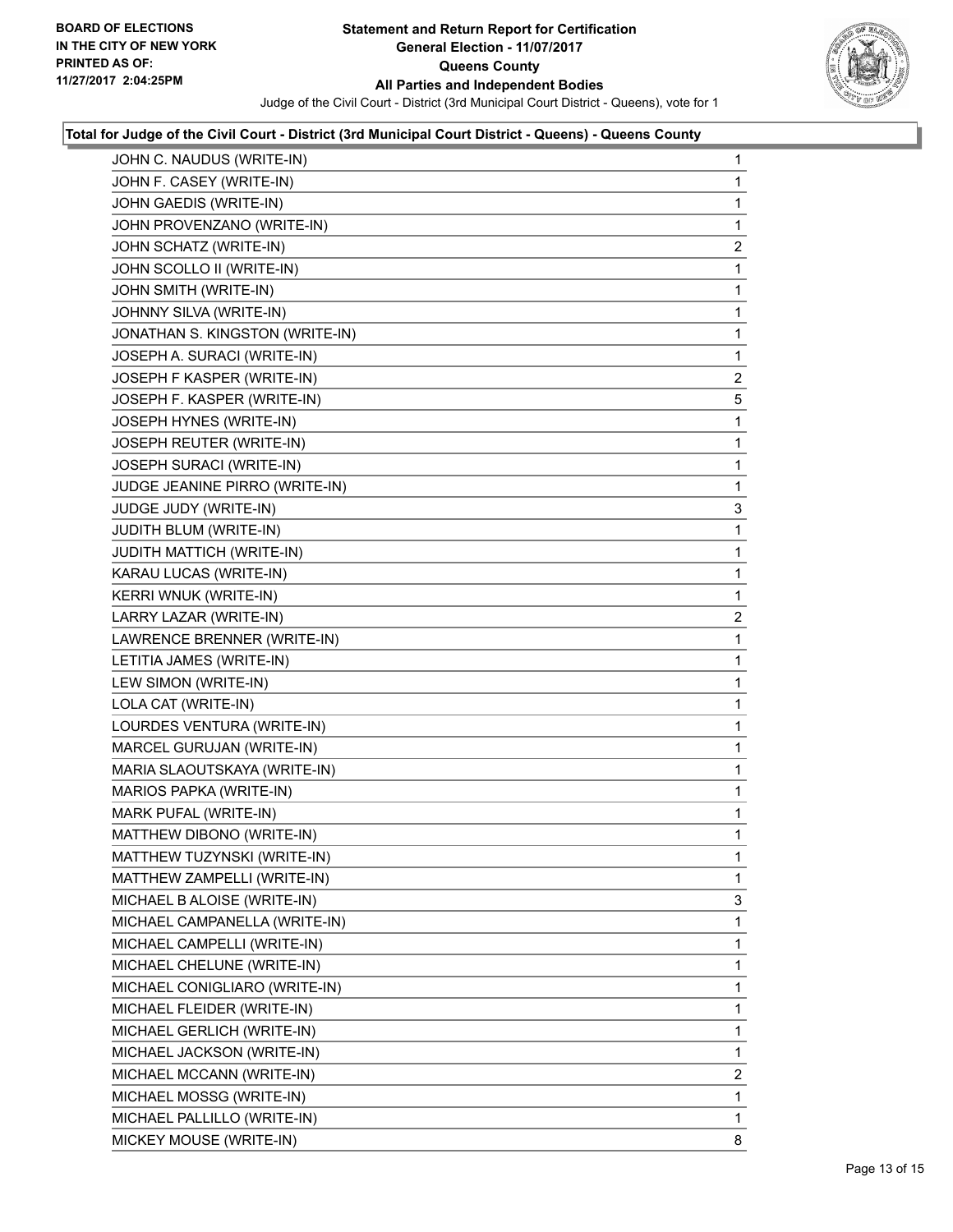

| MIGUEL GUZMAN (WRITE-IN)       | 1 |
|--------------------------------|---|
| MIKE CONIGLIARO (WRITE-IN)     | 1 |
| MIKE MILLER (WRITE-IN)         | 2 |
| MIKE TYSON (WRITE-IN)          | 1 |
| MIRAN PAVSIC (WRITE-IN)        | 1 |
| MISTAH COLES (WRITE-IN)        | 1 |
| MOCHI CHAN (WRITE-IN)          | 1 |
| MOE HOWARD (WRITE-IN)          | 1 |
| MOON MAN (WRITE-IN)            | 1 |
| NATALIA VOLOOLARSKY (WRITE-IN) | 1 |
| NELSON MEDINA (WRITE-IN)       | 1 |
| NICHOLAS PHILIPPON (WRITE-IN)  | 1 |
| NICOLE MALLIOTAKIS (WRITE-IN)  | 4 |
| PATRICIA KERRIGAN (WRITE-IN)   | 1 |
| PAUL DROWNGER (WRITE-IN)       | 1 |
| PAUL KERZNER (WRITE-IN)        | 1 |
| PETER SMITH (WRITE-IN)         | 1 |
| PHILLIP HOM (WRITE-IN)         | 1 |
| PJ CONNOLLY (WRITE-IN)         | 1 |
| RANDY ORTON (WRITE-IN)         | 1 |
| RAVEN O'CONNELL (WRITE-IN)     | 1 |
| RAY DILUGLIO (WRITE-IN)        | 1 |
| RAYMOND DILUGLIO (WRITE-IN)    | 1 |
| RAYMOND E. GAZER (WRITE-IN)    | 1 |
| RICH SNITCHENGALLI (WRITE-IN)  | 1 |
| RICHARD A. OTTO (WRITE-IN)     | 1 |
| ROBERT F. HOLDEN (WRITE-IN)    | 1 |
| ROBERT L. TURNER (WRITE-IN)    | 1 |
| ROBERT WISE (WRITE-IN)         | 2 |
| RON BRUNING (WRITE-IN)         | 1 |
| RONALD MCDONALD (WRITE-IN)     | 1 |
| RONALD RAHMAN (WRITE-IN)       | 1 |
| ROSA ASTUTO (WRITE-IN)         | 1 |
| ROSEMARY IACOVORE (WRITE-IN)   | 1 |
| RUDY GIULIANI (WRITE-IN)       | 5 |
| RUDY GUILANI (WRITE-IN)        | 1 |
| RUDY GULIANI (WRITE-IN)        | 2 |
| RYAN HALLAHAN (WRITE-IN)       | 1 |
| SAMI NAIM (WRITE-IN)           | 1 |
| SAMUEL MARTINEZ (WRITE-IN)     | 1 |
| SEAN CONIE (WRITE-IN)          | 1 |
| SERGIO RODRIGUEZ (WRITE-IN)    | 1 |
| SILVANA ALAVA (WRITE-IN)       | 1 |
| STEPHAN DEJEAN (WRITE-IN)      | 1 |
| STEPHEN BOGACZ (WRITE-IN)      | 1 |
| STEPHEN DESABRO (WRITE-IN)     | 1 |